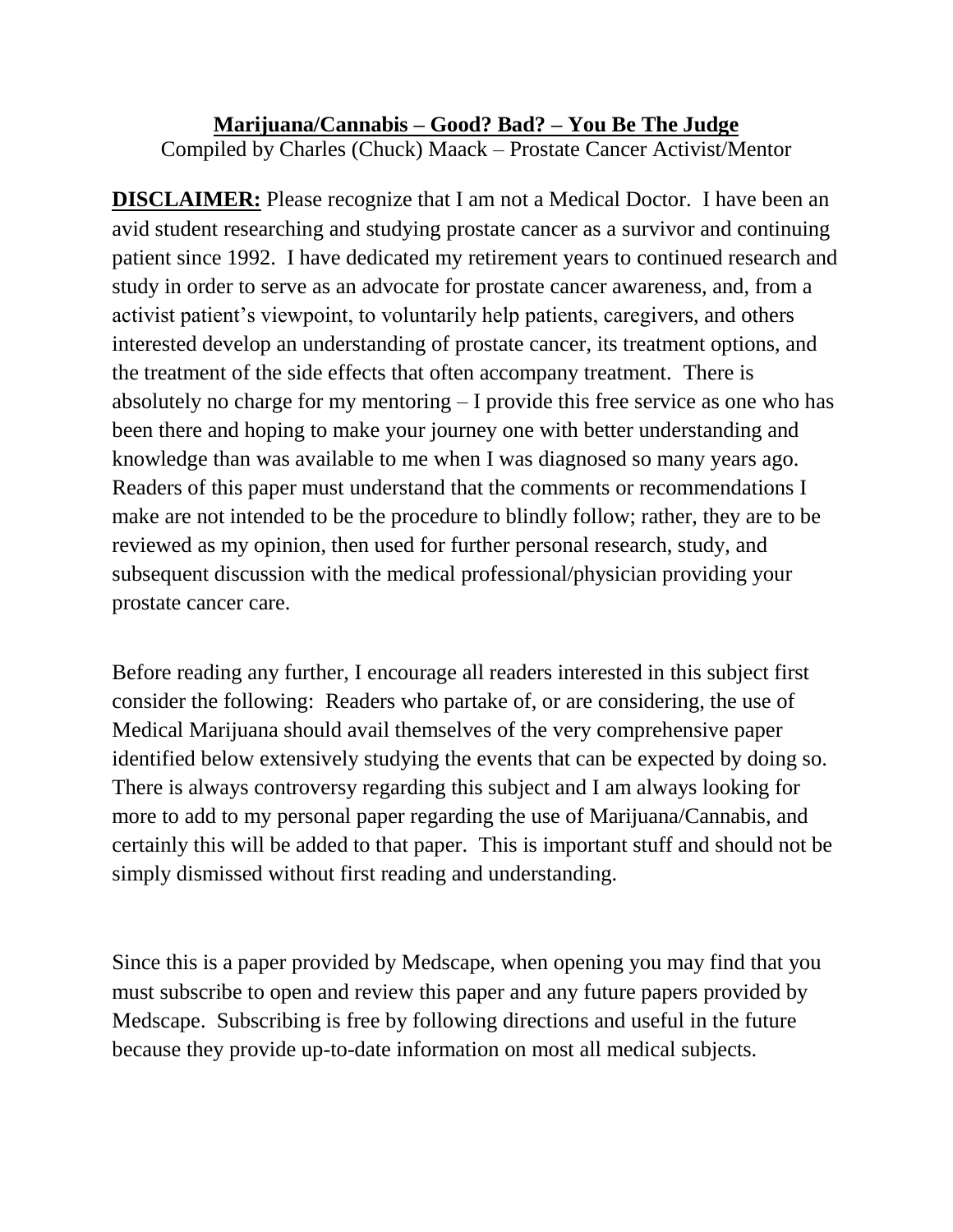## **Medical Marijuana: A View Beyond the Smoke**

Mark P Brady, MS, PA-C; Michael E Schatman, PhD, CPE April 27, 2016

[http://reference.medscape.com/features/slideshow/med](http://reference.medscape.com/features/slideshow/med-marijuana?src=wnl_edit_tpal&uac=86632FR)[marijuana?src=wnl\\_edit\\_tpal&uac=86632FR](http://reference.medscape.com/features/slideshow/med-marijuana?src=wnl_edit_tpal&uac=86632FR)

If the above url breaks up in sending, try this:<http://tinyurl.com/j6d8p3j>

Now, on to the information I provided prior to the above more recent paper:

Some consideration as to the value – or not – of marijuana/cannabis. Please review the following references, and my remarks following.

<http://tinyurl.com/owwszhj>

<http://www.cancer.gov/cancertopics/pdq/cam/cannabis/healthprofessional/page4>

I've been aware of cannabis having attributes that could have a significant effect on reining in cancer as well as reducing pain. Problem is getting the product to trial wherein big-business will be interested only if they can make a huge profit. Trials cost a few million bucks and this research, though very promising, may get stalled if there isn't any return in profit for those who could otherwise support such trials.

Despite all I have read, I doubt we can conclude that cannabis can "cure" prostate cancer. Aid in its slowing growth? Yes. Aid in comforting painful side effects? Yes. But absolute "cure?" At least to date, doubtful.

Since the subject of Cannabis/Marijuana frequently comes up, here are a couple pro's and con's from my files to consider:

Pro:

Cannabis has been found to have an anti-tumor effect and can be therapeutic for pain.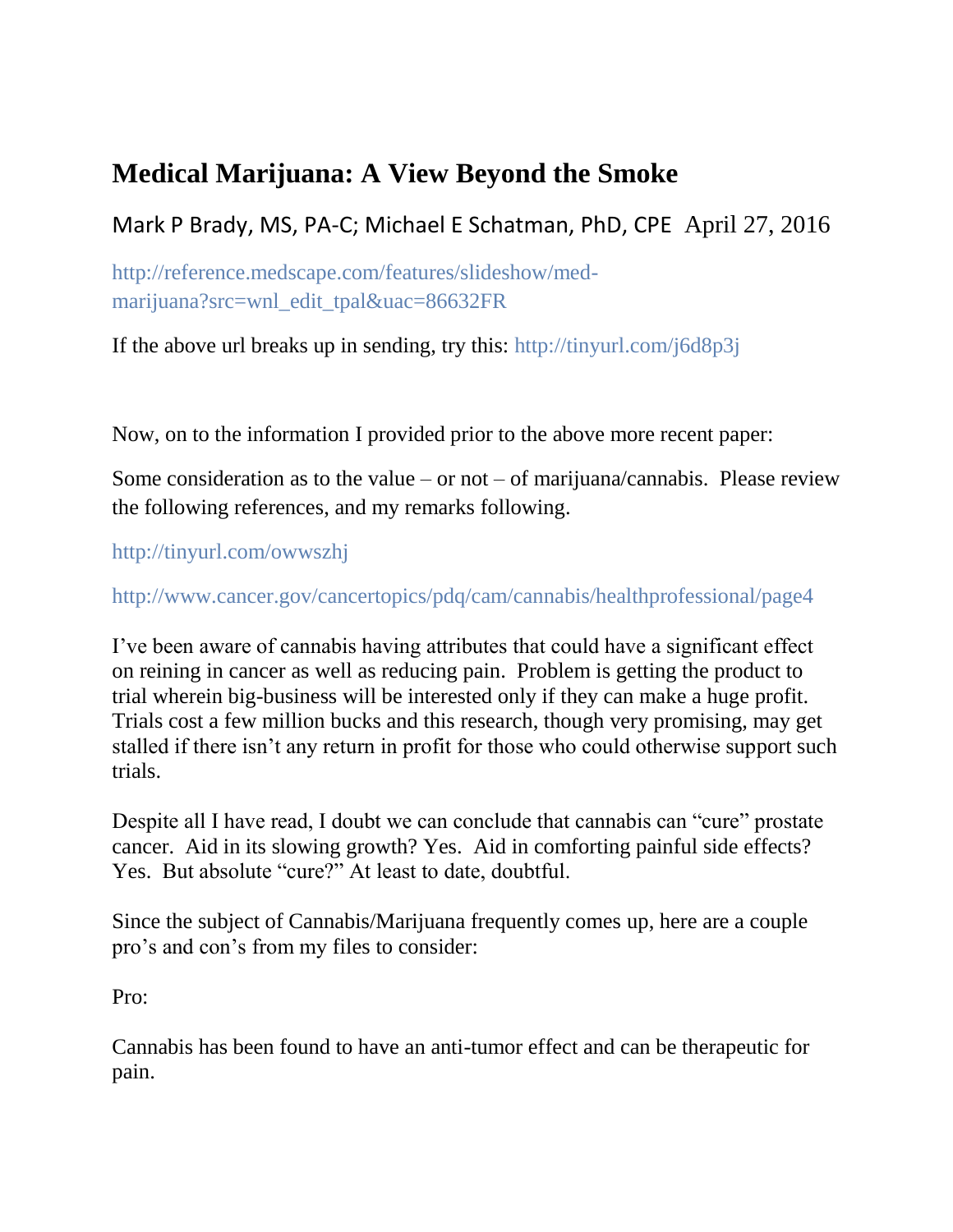"What is obvious is that certain societal misgivings about the use and abuse of psychotropic drugs is getting in the way of research, development and proper public health policy. The current government's ignorance of the positive findings at the Safe-injection Site in Vancouver, the probable prosecution of (name removed) should he return to Canada, and the continued illegality of marijuana despite public pressure to decriminalize it, all are hot-potatoes, politically, and may be impeding the availability of funding to properly study cannabis. In the meantime, advocates like (name removed) are not helping matters by making wild claims using anecdotal evidence. (Name removed) and his followers, which appear to be many, do have something: there is a lot of very interesting research. However we need science to help us navigate the hyperbole, and making claims for allpowerful wonder cures only ensures greater confusion in the matter."

But I'll follow the foregoing with a couple papers I have on file:

Marijuana shows potential in treating autoimmune disease

<http://www.sciencedaily.com/releases/2014/06/140602150914.htm>

This is interesting provided me in 2009 by advocate/mentor Jacquie Strax and administrator of the website PSA Rising regarding the law: The Obama administration has changed Federal policies on regulation of medical marijuana use under state law.

[http://www.psa-rising.com/blog/2009/10/feds-halt-medical-marijuana](http://www.psa-rising.com/blog/2009/10/feds-halt-medical-marijuana-prosectutions/)[prosectutions/](http://www.psa-rising.com/blog/2009/10/feds-halt-medical-marijuana-prosectutions/)

There are several papers in this regard on her website; see: <http://tinyurl.com/p868ytr>

The new guidelines order federal drug agents to stop arresting or charging patients, caregivers or suppliers who are dispensing, buying or using marijuana for medical purposes allowed by state law.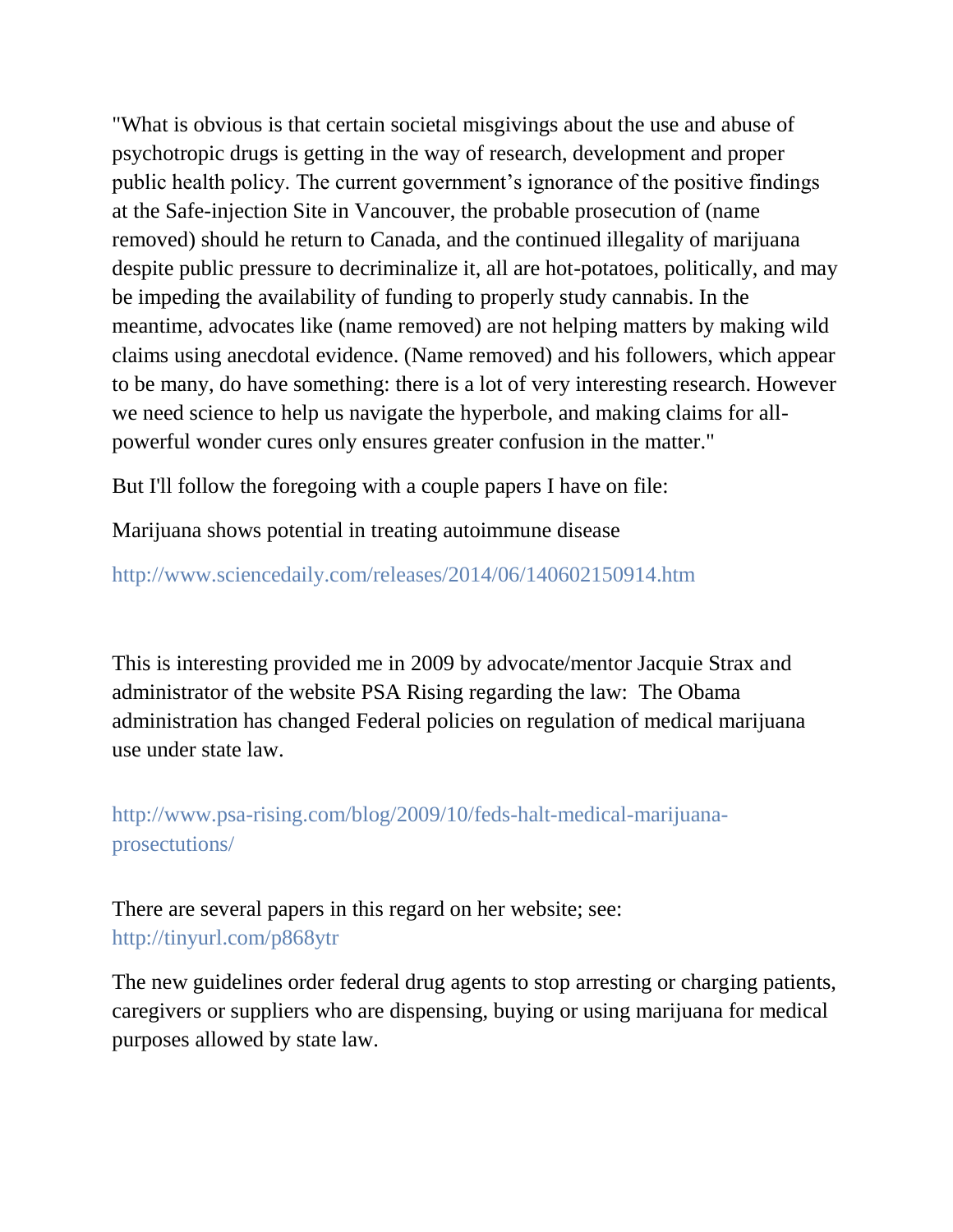At the time of this compilation there are 23 states who have legalized medical marijuana:

<http://medicalmarijuana.procon.org/view.resource.php?resourceID=000881>

## ANOTHER PRO:

Cannabinoids and the skeleton: From marijuana to reversal of bone loss <http://www.ncbi.nlm.nih.gov/pubmed/19634029>

ANOTHER PRO (but must consider the source):

## **Marijuana proven effective in treating different types of cancers**

<http://www.hemp.org/news/marijuana-proven-effective-fighting-cancers>

AND MORE PROs:

The role of cannabinoids in prostate cancer: Basic science perspective and potential clinical applications

**<http://www.ncbi.nlm.nih.gov/pmc/articles/PMC3339795/>**

Non-THC cannabinoids inhibit prostate carcinoma growth in vitro and in vivo: pro-apoptotic effects and underlying mechanisms.

**<http://www.ncbi.nlm.nih.gov/pubmed/22594963>**

Proapoptotic effect of endocannabinoids in prostate cancer cells. **<http://www.ncbi.nlm.nih.gov/pubmed/25606819>**

Towards the use of non-psychoactive cannabinoids for prostate cancer.

**<http://www.ncbi.nlm.nih.gov/pubmed/22849856>**